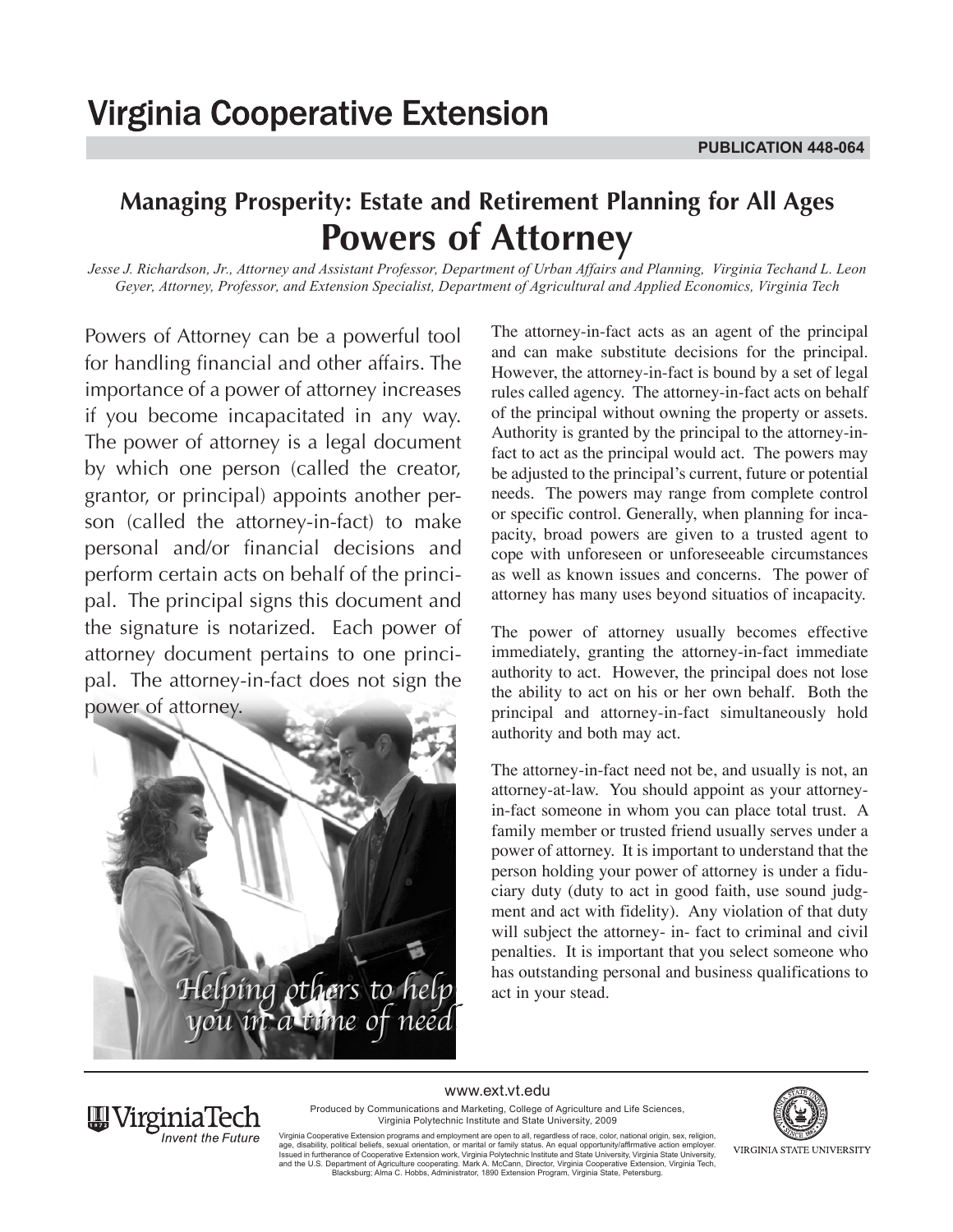### **Why have a Power of Attorney?**

Many people question the need for a power of attorney. A common fallacy holds that if you become incapacitated, the executor of your will or administrator of your estate may act on your behalf. However, the executor or administrator possesses no power until your death and authorization by the court (see VCE publications 448-080, Wills, and 448-067 Probate and the Probate Process). Therefore, the power of attorney controls during your lifetime, while the executor or administrator possesses no power. At the moment you die, the power of the attorney-in-fact disappears.

The main purpose of a power of attorney is to appoint someone to make decisions, sign documents and carry out other important acts when you are unable. Disability can strike any of us at any time. If you are married, you may feel that joint bank accounts solve any problems that may arise due to disability. You may also believe that your spouse may automatically act for you if you become incapacitated. Similarly, unmarried persons often believe that their parents can act on their behalf. These beliefs are not reflected in the law.

A parent holds authority as guardian of any minor child. Once a child attains the age of eighteen years, the parent's authority ceases. A spouse never holds the authority to act for the other spouse without a power of attorney or court action. If a person becomes incapacitated and failed to appoint an attorney-in-fact, then no person may sign deeds, make gifts, or make other decisions without court intervention. A joint bank account fails to address many of these issues. In these cases, the spouse, parent or other interested party must petition the appropriate court to be appointed as guardian of the incapacitated person. This process usually costs between \$2,500.00 and \$5,000.00. When children become disabled, parents must initiate this process when the child turns eighteen.

The guardianship proceeding results in a person being appointed by the court to conduct the affairs of the incapacitated person under court supervision. The guardian makes financial and/or personal decisions for the incapacitated person, acting as an agent. The powers of the guardian derive from the order issued by the judge.

If the incapacitated person signed a durable power of attorney (see discussion below) prior to incapacity, a guardianship proceeding can usually be avoided and the attorney-in-fact can usually act on behalf of the incapacitated person in all regards. The fee for preparation of a power of attorney amounts to a fraction of the cost of a guardianship proceeding. Therefore, the

power of attorney serves as inexpensive insurance, perhaps its greatest function.

#### **Types of Powers of Attorney**

Various types of powers of attorney exist. The choices include general, special, durable, non-durable, and springing. The types of powers of attorney may be combined. For example, you may choose a durable general power of attorney. The following sections describe the various types of powers of attorney.

# **General and Special Powers of Attorney**

A general power of attorney allows the attorney-in-fact to act in a broad manner over an unspecified amount of time. The general power of attorney remains effective until revoked by the principal. The attorney-in-fact under a general power of attorney may usually do anything that the principal can do, such as buy/sell real and personal property. The following list outlines the typical types of powers and duties granted under a general power of attorney.

- To demand, sue for, receive, collect, and hold any and all monies, securities, and real and personal property that is owned now or in the future and to deal with the property as needed;
- To commence, prosecute, discontinue, or defend any and all legal and other actions involving your assets;
- To write, sign, endorse, deposit, discount, collect or assign any note, check, or other negotiable or nonnegotiable instrument;
- To vote in person or by proxy, to sell or otherwise dispose of, and to transfer, redeem, convert, or exchange any security owned or purchased in the future;
- To buy, acquire, lease, or invest in property, real or personal, tangible or intangible;
- To record all deeds, sell, grant options upon, or lease any lands, buildings, or other improvements or appurtenances to lands owned now or in the future;
- To borrow or lend money or property;
- To pay and receive money that you now or in the future will owe or be owed;
- To have access to and remove or add contents to any safe deposit box;
- To convey present or future assets to the trustee or trustees of any inter vivos trust (trust formed during life) of which you are the grantor and have a beneficial interest;
- To make gifts on your behalf to any charitable organization and to any of your descendants and their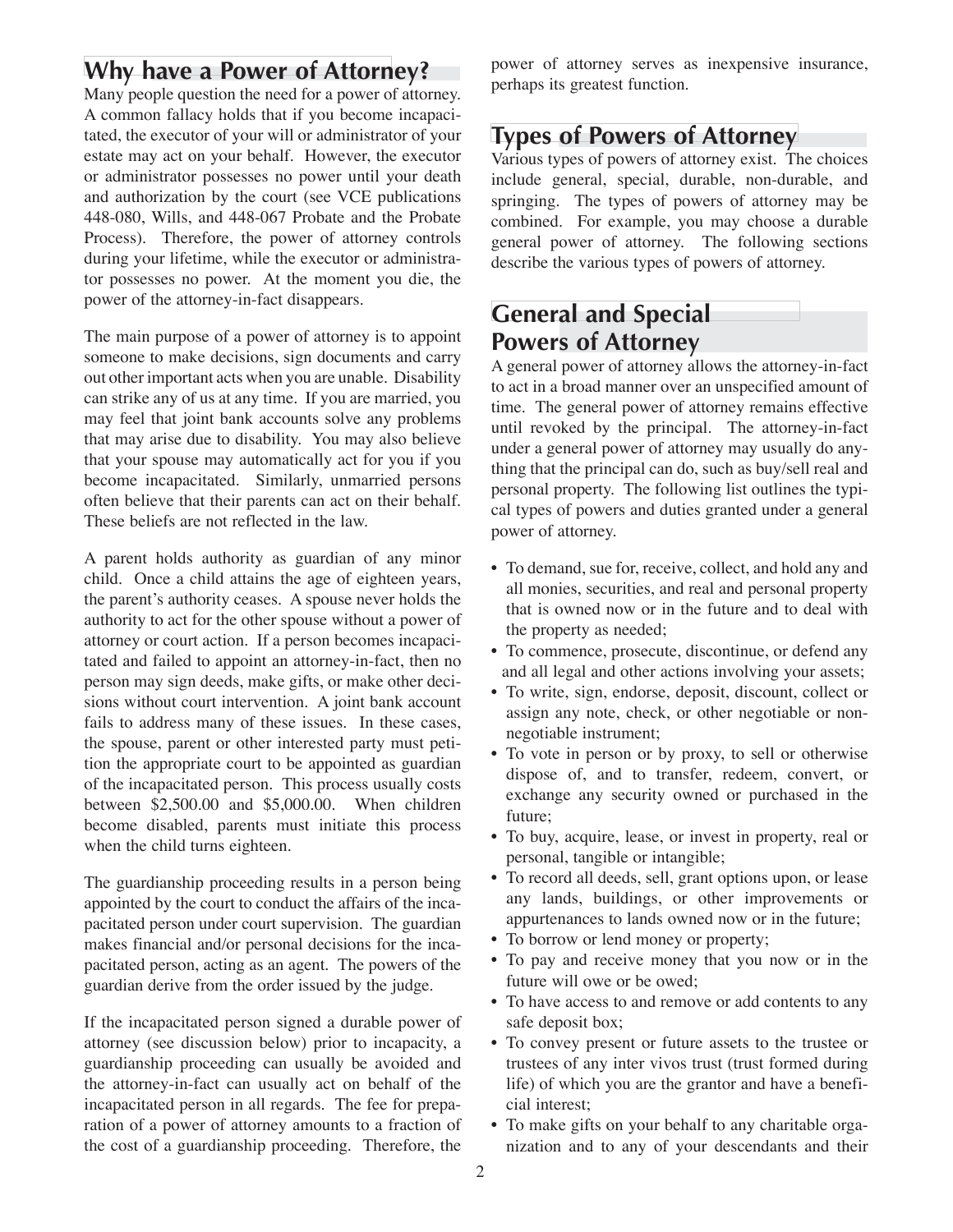spouses with or without limitations of amount transferred to comply with the federal gift tax rules or, to make gifts to any of the beneficiaries named in your will as total or partial satisfaction of any bequest, devise, or legacy to such beneficiary as then written in your will;

- To borrow against or obtain cash surrender value of any of your life insurance policies, and to transfer the ownership of life insurance policies to the beneficiaries;
- To authorize any medical or surgical care and services, including, but not limited to, your admission or discharge from any hospital, nursing home, convalescent home, or adult home, and to authorize or direct the termination of medical treatment, including, but not limited to, hydration and nutrition pursuant to the appropriate law. (This is a health care power of attorney provision; see the publication 448- 065, Advanced Medical Directives);
- To disclaim the possession of any property, real or personal, or any interest therein, to the extent allowed under the applicable state law. (This is a tool to prevent you from inheriting property that might have negative estate consequences);
- To appoint a substitute attorney;
- To handle all tax matters; to make elections and to sign, make, execute, and file, in your name and on your behalf with any tax authority, such tax returns, forms, and reports as required by law;
- To perform or to contract for the performance of any other acts as fully and effectively as you would do if you were acting personally.
- Provisions can be made tailored to the needs of your business or businesses.

A special power of attorney is limited in time and/or scope. For example, if you were to travel overseas and need someone to sign papers to sell your house while you are away, you could sign a special power of attorney appointing Sally as your attorney-in-fact to sign the documents to sell Ye Old House for the sum of \$150,000 to Bill Buyer. Sally could sign the documents to convey the house during your absence(s) as your agent. But Sally lacks the authority to sign a deed to convey your interest in the Family Farm to Bill Buyer (or anyone else). A special power of attorney is not a useful tool for creating a substitute decisionmaker. It is a valuable tool to answer specific needs.

# **Durable and Non-durable Powers of Attorney**

A durable power of attorney contains provisions that allow the power of attorney to survive the incapacity

(mental or physical) of the principal. Without this provision, a power of attorney terminates upon the physical or mental incapacity of the principal, and is non-durable. Since the principal often relies most on powers of attorney to create a substitute decisionmaker during incapacity, it is important that the power of attorney contain the durable or enduring authority. An attorney-of-law must carefully draft the power of attorney to indicate that a durable power is given to the attorney-in-fact.

# **Escrow Agreements and Springing Powers of Attorney**

Generally, the attorney-in-fact immediately possesses the authority contained in the document upon the signing of the power of attorney. Many individuals who appoint a substitute decision-maker want assurances that the attorney-in-fact does not act prematurely or while the individual is capable. One way is to select a trusted person (often the attorney-at-law who prepared the document) to hold the power of attorney until certain circumstances are met. The arrangement amounts to an escrow agreement.

You may also specify in the power of attorney the circumstances under which the attorney-in-fact may begin to act (usually when the principal becomes incapacitated). This type of power, which becomes valid only when certain events or specified conditions are satisfied, is called a springing power of attorney. The power springs to life when the specifications are met and not before. Events can be specified when the power is to be undertaken on your behalf, such as in the case of medical incapacity or absence due to travel.

The authors urge caution when using escrow agreements and springing powers of attorney. The conditions must be carefully drafted to avoid uncertainty. For example, if the springing power of attorney becomes effective "upon the principal's incapacity," what does "incapacity" mean? If your family members disagree, the discussions, or even litigation, could defeat the purpose of the power of attorney by delaying the effectiveness of the document. You may be better served by using good judgment to select an attorney-infact in which you may place total trust.

# **Powers of Attorney and Real Estate**

Special issues arise when an attorney-in-fact signs a deed or other document pertaining to real estate matters which must be recorded in an appropriate Clerk's